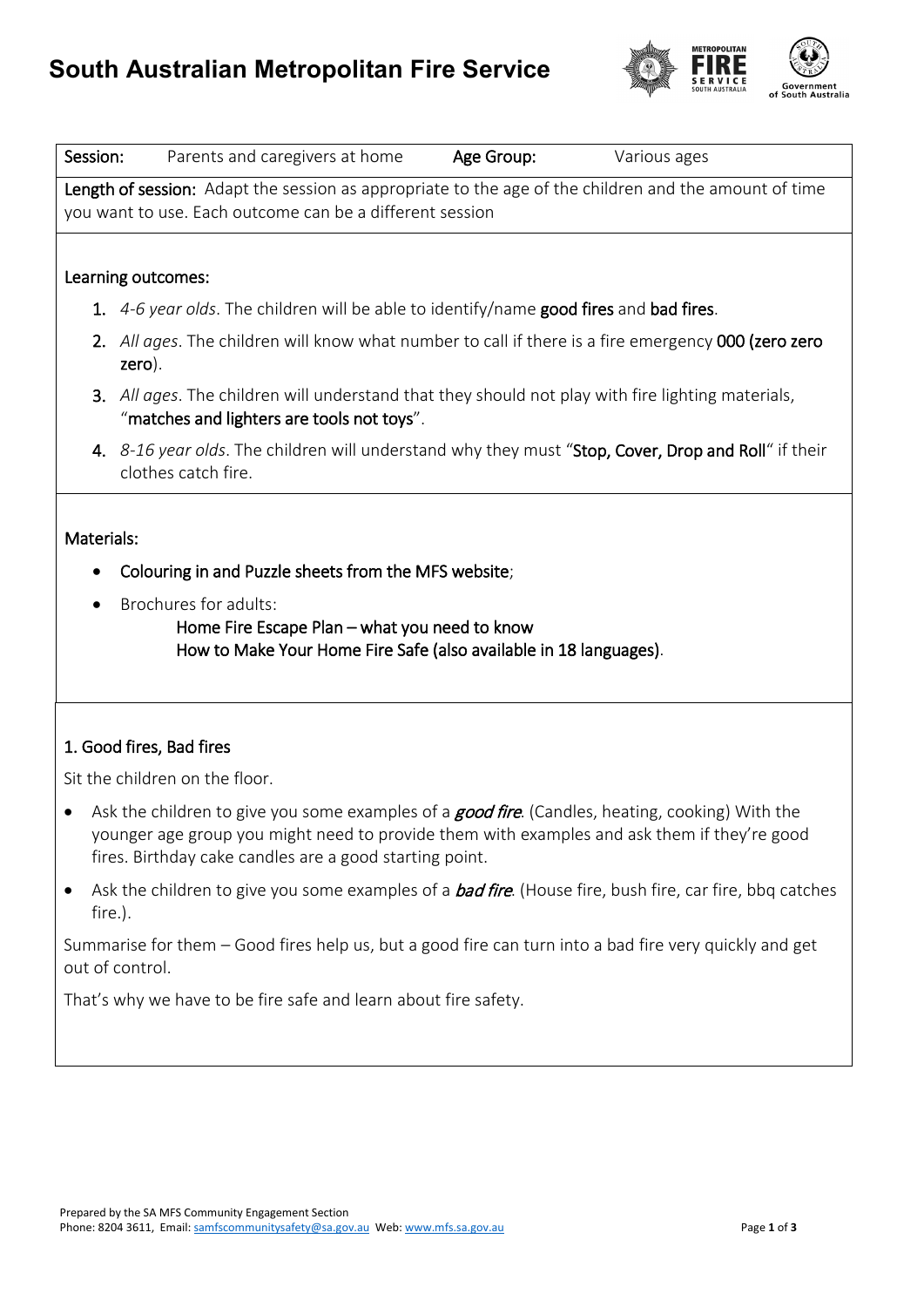

## 2. In an emergency Dial Zero Zero Zero (000)

- Song one from the MFS website: "Dial Zero Zero Zero" could be played before, during or after this talk.
- While most children can tell you the number to call in an emergency they may not understand what an emergency is, i.e. what would happen to make them call 000.
- Talk with them about when they should call 000 in relation to fire (e.g. not for a good fire but definitely for a **bad fire**).
- Explain that if there is a grown up in the house they should go to the adult first rather than trying to call 000 on their own.
- Keep it simple so as not to frighten younger children and perhaps teach them the words to the song.

Summarise – dial zero zero zero if there is a fire in the house. Get the children to repeat the slogan aloud.

## 3. Matches and Lighters are Tools not Toys.

- Ask the children to name some of their toys. Ask them what they do with their toys to get the response that they play with them. Tell them that toys are safe things to play with.
- Ask the children to name some tools that grown-ups work with knives, saws, drills, hammers. Ask them if they think tools are safe things to play with.
- Make the link matches and lighters are tools that grown ups use to light fires. Ask the kids, are they tools or toys?
- Tell the children that if they find matches or lighters they must never pick them up. They should tell an adult straight away.

Summarise – matches & lighters are tools not toys and we never play with them. Get the children to repeat the slogan aloud "Matches and Lighters are Tools Not Toys!"

## 4. Stop Cover Drop & Roll.

Ask the children if they know what they should do if their clothes catch fire?

- Stop moving
- Cover your face
- Drop to the floor
- Roll to put out the flames
- If the venue is suitable i.e. carpeted floor, then you could get the children to demonstrate.
- Summarise: Ask what they should do if their clothes catch fire out loud repeat Stop Cover Drop and Roll.